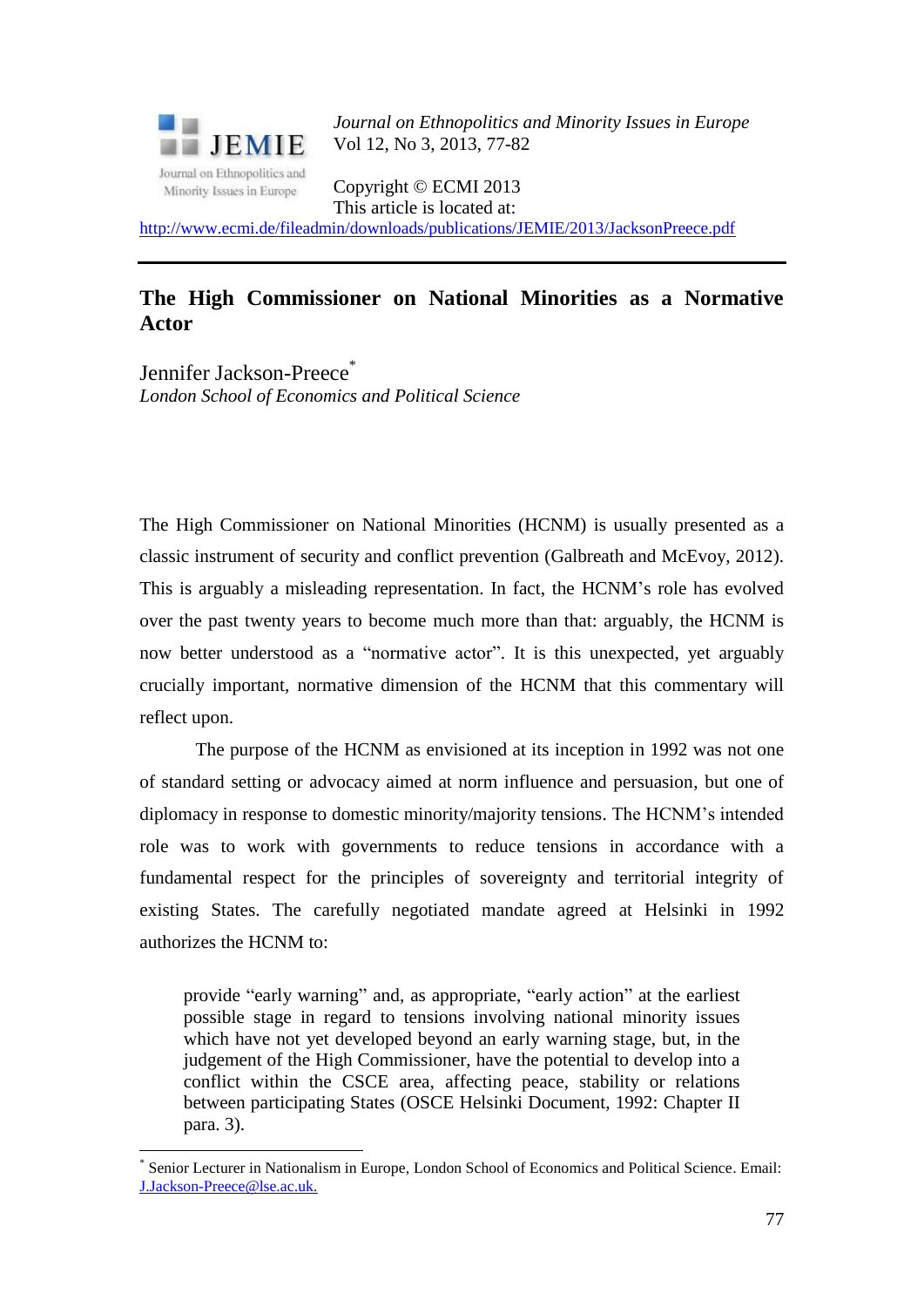The mandate implies a mostly static view of minority/majority relations within States and of international relations between States. The clear implication of the mandate is that the HCNM is intended to preserve and protect the territorial status quo from any war, mass migration, secession or irredentism that might otherwise follow on from "aggressive nationalism" on the part of nationalizing States, national minorities or their kin-States and in so doing threaten international peace and stability. However, if we look beyond the text of the original mandate to consider the ways in which the HCNM has evolved over the past twenty years, a more complex and dynamic approach to minority/majority relations becomes apparent. Over the past twentyyears, norm standard setting and influence in the form of both general thematic and country-specific recommendations have emerged as a central activity of the office.

When the first HCNM Max van der Stoel assumed this office on January 1, 1993, there were only a few standard setting documents relevant to minorities, notably the International Covenant on Civil and Political Rights (ICCPR), the International Covenant on Economic and Social Rights (ICESR), and the European Convention of Human Rights (ECHR). The ICCPR, ICESR, and ECHR are primarily human rights focused and have therefore generated only a limited minority specific jurisprudence. The first dedicated European minority rights instrument since the interwar period the Framework Convention for the Protection of National Minorities (Framework Convention)—was not agreed until 1995, and did not enter into effect until 1998. Moreover, the earliest States to complete the first monitoring cycle (*e.g.*, Denmark, Italy, Malta) only did so in 2001. As a result, the practical application of the Framework Convention remained largely undetermined for most of the first decade of the HCNM's mandate. This diffuse normative context meant that there was little practical guidance that the HCNM could call upon as he began his work to diffuse minority/majority tensions. Existing normative frameworks did not provide sufficient answers to concrete policy dilemmas much beyond the general requirement to 'respect the rights of persons belonging to minorities'. Yet it was precisely this sort of specific policy guidance that OSCE Member States required from the HCNM. The HCNM thus became a normative actor 'not by design but out of necessity' (Bloed, 2012).

During the tenure of the first HCNM, Max van der Stoel, three general recommendations were issued: the Hague Recommendations regarding the Education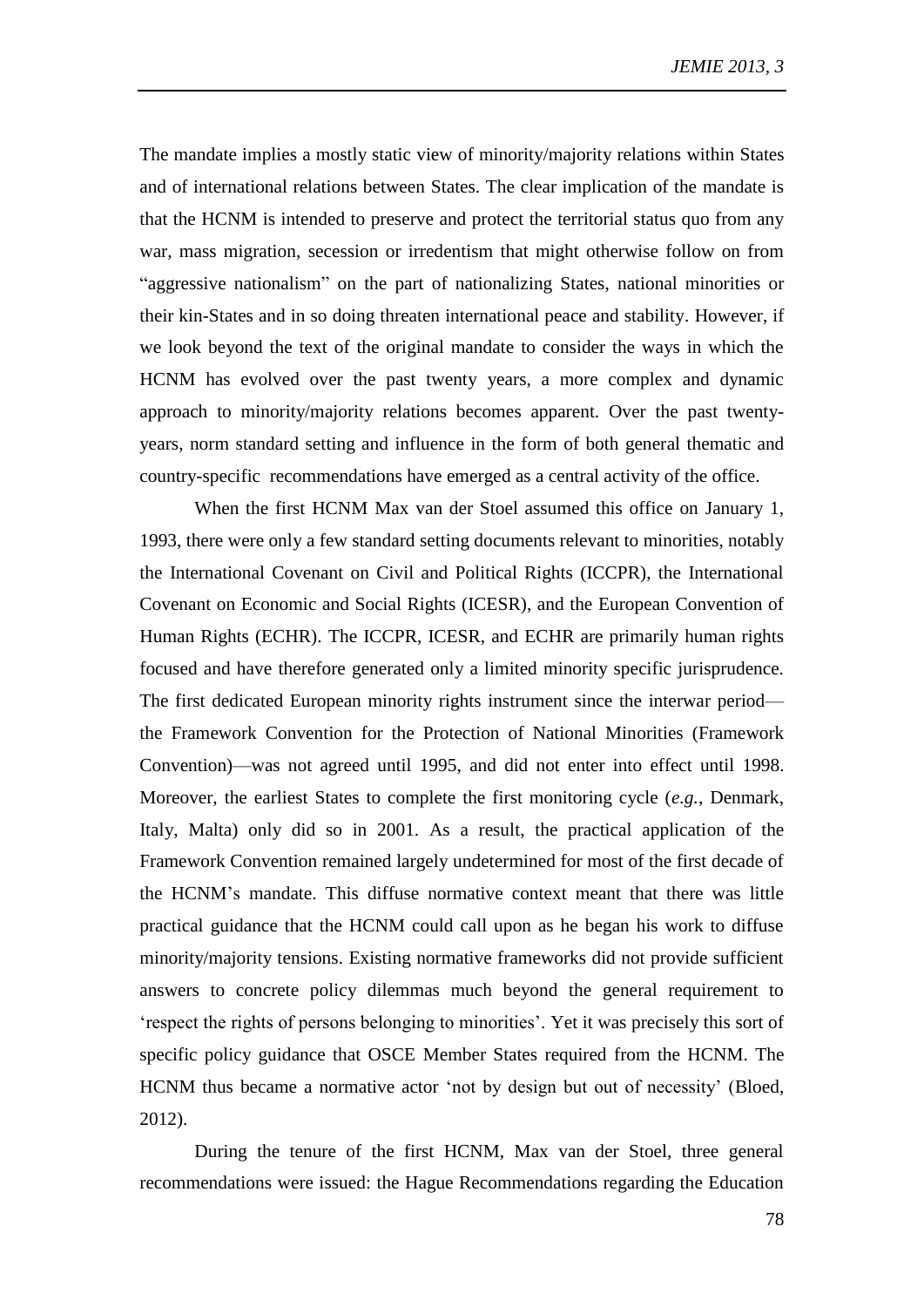Rights of National Minorities (1996), the Oslo Recommendations regarding the Linguistic Rights of National Minorities (1998), and the Lund Recommendations on the Effective Participation of National Minorities in Public Life (1999). These general recommendations were not intended to merely restate the status quo; instead, Stoel's declared goal was 'to be bold and creative while remaining within the parameters of international human rights law' (Siemenski and Packer, 1997: 348). This declared goal suggests that Stoel understood himself to be engaged in norm entrepreneurship and regarded this activity as a necessary and legitimate part of his mandate.

His successors have continued to act in this normative standard setting and persuasion capacity. Under Rolf Ekeus, the HCNM issued Guidelines on the Use of Minority Languages in the Broadcast Media (2003), as well as Recommendations on Policing Multi-Ethnic Societies (2006). Following on from this, Knut Vollebaek initiated the Bolzano/Bozen Recommendations on National Minorities and Interstate Relations (2008), and Ljubljana Guidelines on Integration of Diverse Societies (2012). Significantly, these various normative interventions have been welcomed as legitimate and desirable contributions by OSCE Member States and the wider human rights community (Heintze, 2006; Philips, 2008; Farahat, 2008; Drzewicki, 2009; Ghebali, 2009; and Altenhoener and Palermo, 2011). The general recommendations and guidelines articulate "best practice" in a particular thematic area drawing upon a combination of existing international standards and the HCNM's personal experience. The general recommendations and guidelines are typically drafted by independent experts at the request of the HCNM, according to the formula 'experts draw up, Commissioner endorses' (Drzewicki, 2005: 126).

Coexistence norms that aim to manage minority/majority relations are most prominent in those recommendations or guidelines that address structures of governance, *e.g.*, the Bolzano/Bozen Recommendations on National Minorities and Interstate Relations (2008), the Recommendations on Policing in Multi-ethnic Societies (2006), and the Oslo Recommendations regarding the Linguistic Rights of National Minorities (1998). Governmental structures, such as the judiciary, the police, local government, autonomy regimes and the like, to the extent that they recognize minority/majority identities, unavoidably also reify these social constructs. Such norms suggest that the classic security management envisioned in the original 1992 mandate remains the preferred short/medium-range strategy of the HCNM.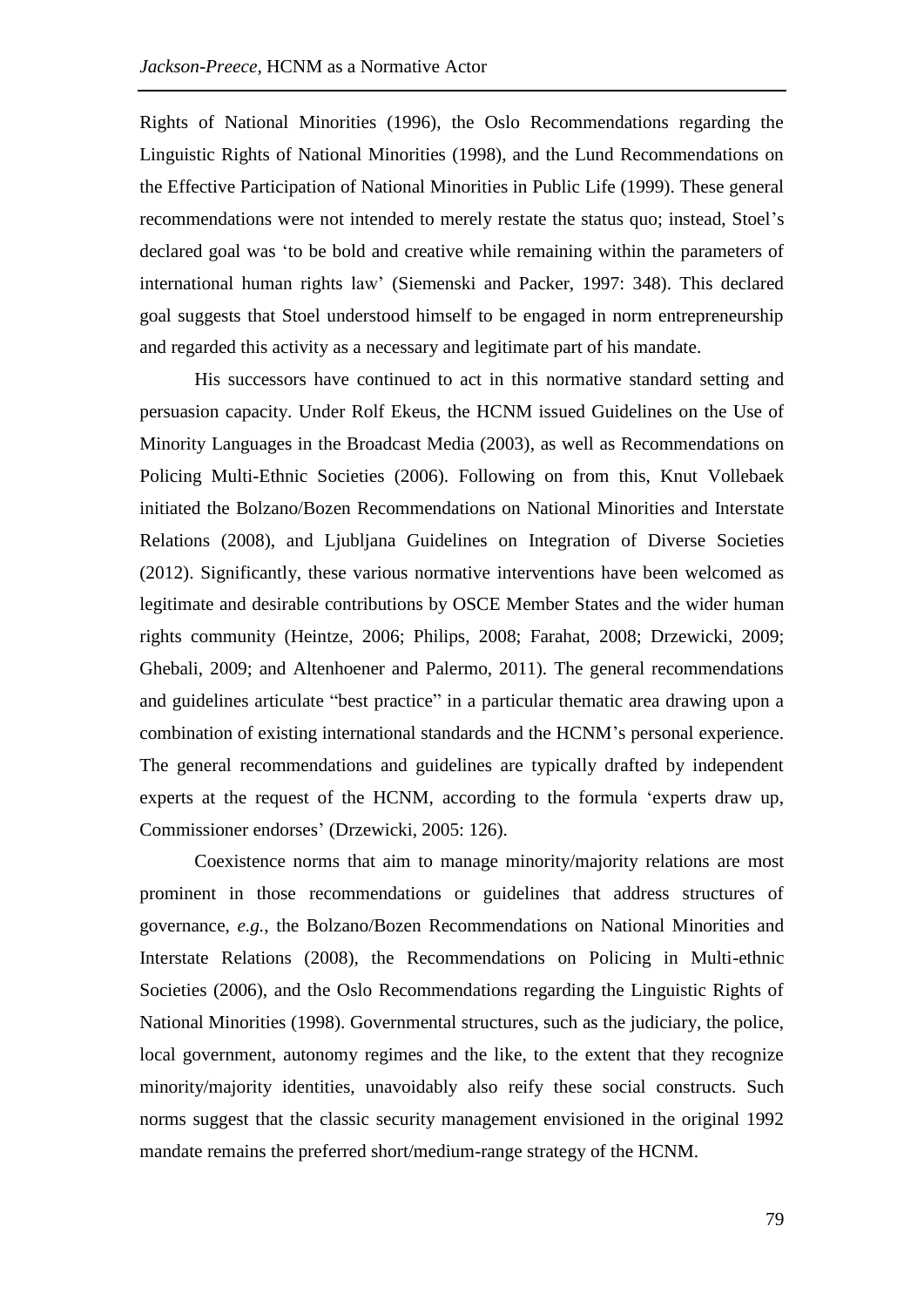However, the general recommendations and guidelines also suggest that the transformation of minority/majority relations towards the creation of integrated societies in which diversity is universally respected and valued has become the HCNM's long-range strategy. Such a normative transformation is not something that can be achieved through a restructuring of the State; instead, it also requires a change in the public approach to diversity. Thus, it is in those general recommendations where the emphasis is on public policies that are most likely to impact public perceptions of diversity where this long-range transformative agenda is most apparent.

The Hague Recommendations on the Education Rights of National Minorities are a case in point. Educational policy has long been regarded as a means of socializing future citizens into a particular public narrative. Precisely because education endorses and transmits such a narrative, education related controversies are a recurring feature of the HCNM's work. The Hague Recommendations envision educational policy formulation as an open and shared process in which minorities 'participate in a meaningful way' in the 'development and implementation' of 'minority education' (HCNM Hague Recommendations, 1996: Article 6). Education itself is understood to be "intercultural" and best practice is characterized as a compulsory curriculum that includes the history, cultures and traditions of both minorities and majorities in the context of mutual bilingualism (HCNM Hague Recommendations, 1996: Article 19). The goal of education is thus to 'contribute to the strengthening of tolerance and multiculturalism within the State' (HCNM Hague Recommendations, 1996: Article 19).

Similarly, the Lund Recommendations on the Effective Participation of National Minorities (1999) are premised on the general principle that 'individuals identify themselves in numerous ways in addition to their identity as members of a national minority' (HCNM Lund Recommendations, 1999: Article 4). Although the Lund Recommendations include numerous references to State structures including the organization of central government, electoral systems, and territorial and nonterritorial self-government, they also emphasize that process is just as important as substance in peaceful and democratic societies and call upon States to 'foster intercultural understanding' (HCNM Lund Recommendations, 1999: Article 5).

Most recently, the Ljubljana Guidelines on Integration of Diverse Societies (2012) endorse a pluralist framework for public policy directed at diversity. The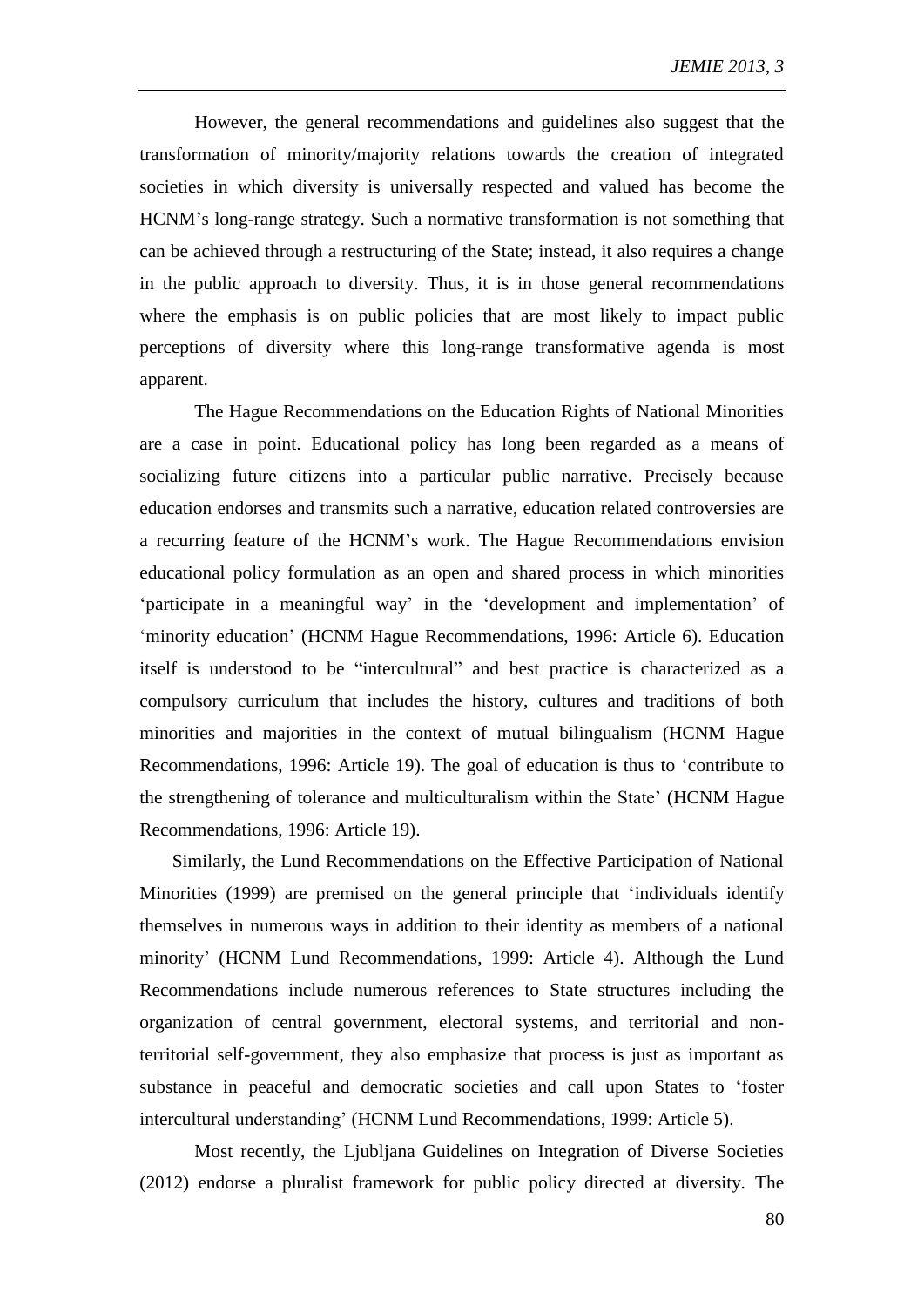Ljubljana Guidelines affirm the commitments of all OSCE participating States towards the principles of plural democracy, non-discrimination/equality, and human rights including the rights of persons belonging to minorities. But more than this, they endorse the fundamental premise that:

Diversity is a fact of all contemporary societies and of groups composing them, and this should be acknowledged by States and societies. The legislative and policy framework should allow for recognition that individual identities may be multiple, multi-layered, contextual and dynamic (HCNM Ljubljana Guidelines, 2012: premise 5).

The HCNM's role as a normative actor is significant both for understanding the success of this specific instrument as well as the crucial importance of norms in diffusing and ultimately overcoming minority/majority tensions more generally. Security, like politics, is a fundamentally normative activity. Within this context, actors engage in a political process intended to secure a particular normative outcome. In the HCNM's case, that outcome is security for minorities and majorities understood as a plural democracy in which diversity is recognized and respected. Successful conflict prevention and resolution entails successful normative standard setting and persuasion; thus, in order to be effective, security actors must also be normative actors. The 1992 mandate's failure to recognize this crucial normative dimension of conflict prevention and resolution was a major weakness in the way the HCNM's role was originally conceived. Stoel arguably recognized this normative weakness and made a concerted effort to overcome it by initiating standard setting and persuasion activities. His successors have continued to build upon the normative basis established by Stoel such that normative activity has become a crucial component of the HCNM's role. If normative activity had remained outside the HCNM mandate, it is unlikely that the office of the HCNM would have achieved the credibility that it currently possesses.

## *References*

Altenhoener, C. 'Promoting Effective Participation of National Minorities in Economic, Social and Political Life through Project Activities'. *International Journal on Minority and Group Rights* 16(4) (2009): 583-592.

and F. Palermo. 'Civil Society Contributions to the Work of the OSCE High Commissioner on National Minorities'. *International Journal on Minority and Group Rights* 18 (2011): 201-218.